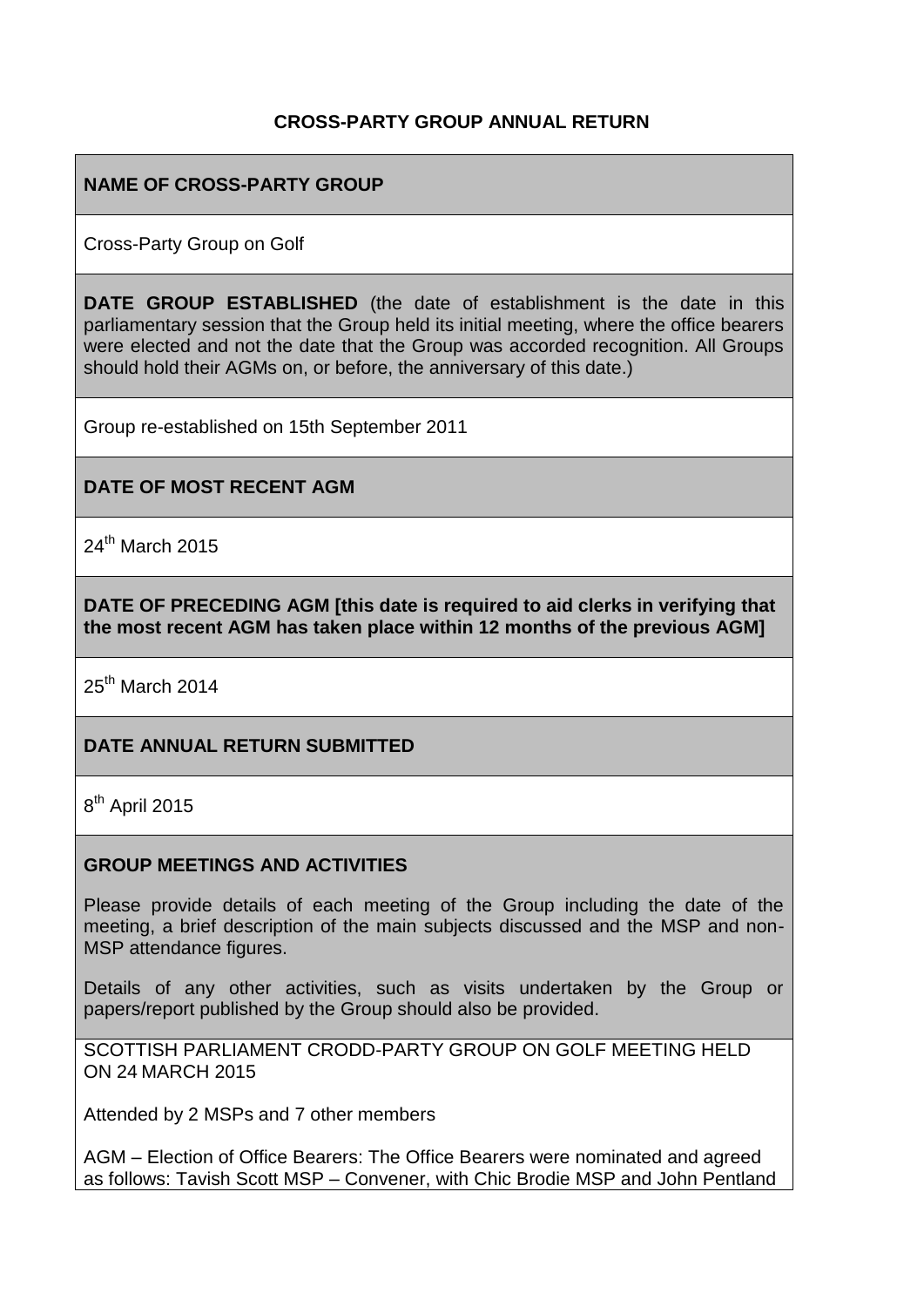MSP as Deputy Conveners. The SGU was again nominated and seconded in the role of secretariat.

Revised Scottish Golf Strategy: Hamish Grey gave a presentation on the revised Scottish Golf Strategy, highlighting the wide ranging consultation involved. Key changes include the fact that ClubGolf is now an integral part of the Scottish Golf Strategy and its focus has broadened to family golf. The Scottish Government has kindly agreed to increase its support to this programme by £1m over the next four year period (to April 2019). This is in addition to the ongoing commitment of £500k per annum throughout the same period. Other changes see a greater focus on quality coaching and club development. In subsequent discussion it was agreed that Karen Swan discuss the local issue of practice facilities in South Ayrshire with sportscotland.

University of the Highlands and Islands: Euan Black and Alan Fleming from the University of Highlands and Islands (UHI) outlined the golf related courses available at UHI, including a new Professional golf qualification. It was agreed that UHI should discuss their plans with Chic Brodie as similar developments to link with the PGA were well advanced in Ayrshire.

TV Rights – Open Championship: There has been much debate about the recent decision by the R&A to award the TV rights for Great Britain and Ireland (GB&I) to Sky. It was highlighted that the BBC pulled out of negotiations for the live coverage of the Open and were only interested in a highlights package. They will take two hours of highlights each night. Sky will cover the event live and will show no more than four minutes of advertisements per hour. Coverage can be accessed for £10 for the week if a fan does not have access to Sky Sports coverage. There is no correlation proven between participation numbers and sports being shown live on free to air television and the R&A has stated that increased funds will be available in GB&I to invest in developing golf in the future as a consequence of the deal. Details for this remain under consideration.

## **MSP MEMBERS OF THE GROUP**

Please provide names and party designation of all MSP members of the Group.

Adam Ingram (Scottish National Party)

John Pentland (Scottish Labour)

Tavish Scott (Scottish Liberal Democrats)

Chic Brodie (Scottish National Party)

Jamie McGrigor (Scottish Conservative and Unionist Party)

Murdo Fraser (Scottish Conservative and Unionist Party)

Neil Findlay (Scottish Labour)

Richard Simpson (Scottish Labour)

Stewart Maxwell (Scottish National Party)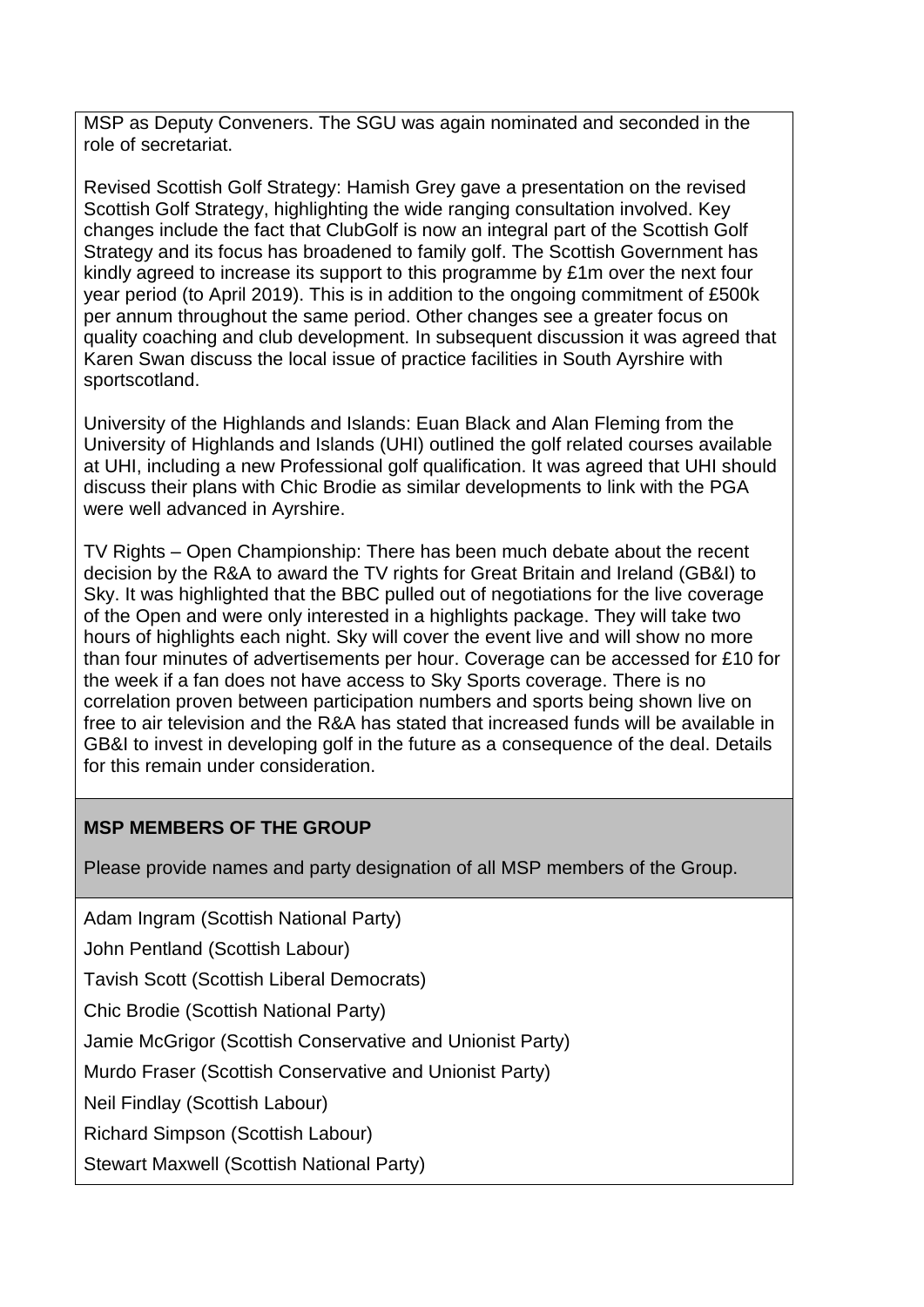# **NON-MSP MEMBERS OF THE GROUP**

For organisational members please provide only the name of the organisation, it is not necessary to provide the name(s) of individuals who may represent the organisation at meetings of the Group.

| Individuals   | <b>Ewen Cairns</b><br>Dr Alan Taylor (University of Abertay)                                                                                                                                                                                                                                                                                                                                                                 |
|---------------|------------------------------------------------------------------------------------------------------------------------------------------------------------------------------------------------------------------------------------------------------------------------------------------------------------------------------------------------------------------------------------------------------------------------------|
| Organisations | <b>Scottish Golf Union</b><br><b>Scottish Golf</b><br>Club Golf<br><b>Scottish Ladies Golf Association</b><br><b>Professional Golf Association</b><br>Golf Club Managers Association<br><b>Event Scotland</b><br><b>Golf Tourism Scotland</b><br><b>Scottish Enterprise</b><br>SportScotland<br><b>Scottish Disability Golf Partnership</b><br><b>Scottish Sports Association</b><br>University of the Highlands and Islands |

## **GROUP OFFICE BEARERS**

Please provide names for all office bearers. The minimum requirement is that two of the office bearers are MSPs and one of these is Convener – beyond this it is a matter for the Group to decide upon the office bearers it wishes to have. It is permissible to have more than one individual elected to each office, for example, coconveners or multiple deputy conveners.

| Convener                | <b>Tavish Scott MSP</b>             |
|-------------------------|-------------------------------------|
| <b>Deputy Conveners</b> | Chic Brodie MSP & John Pentland MSP |
| Secretary               | Hamish Grey (Scottish Golf Union)   |
| Treasurer               |                                     |